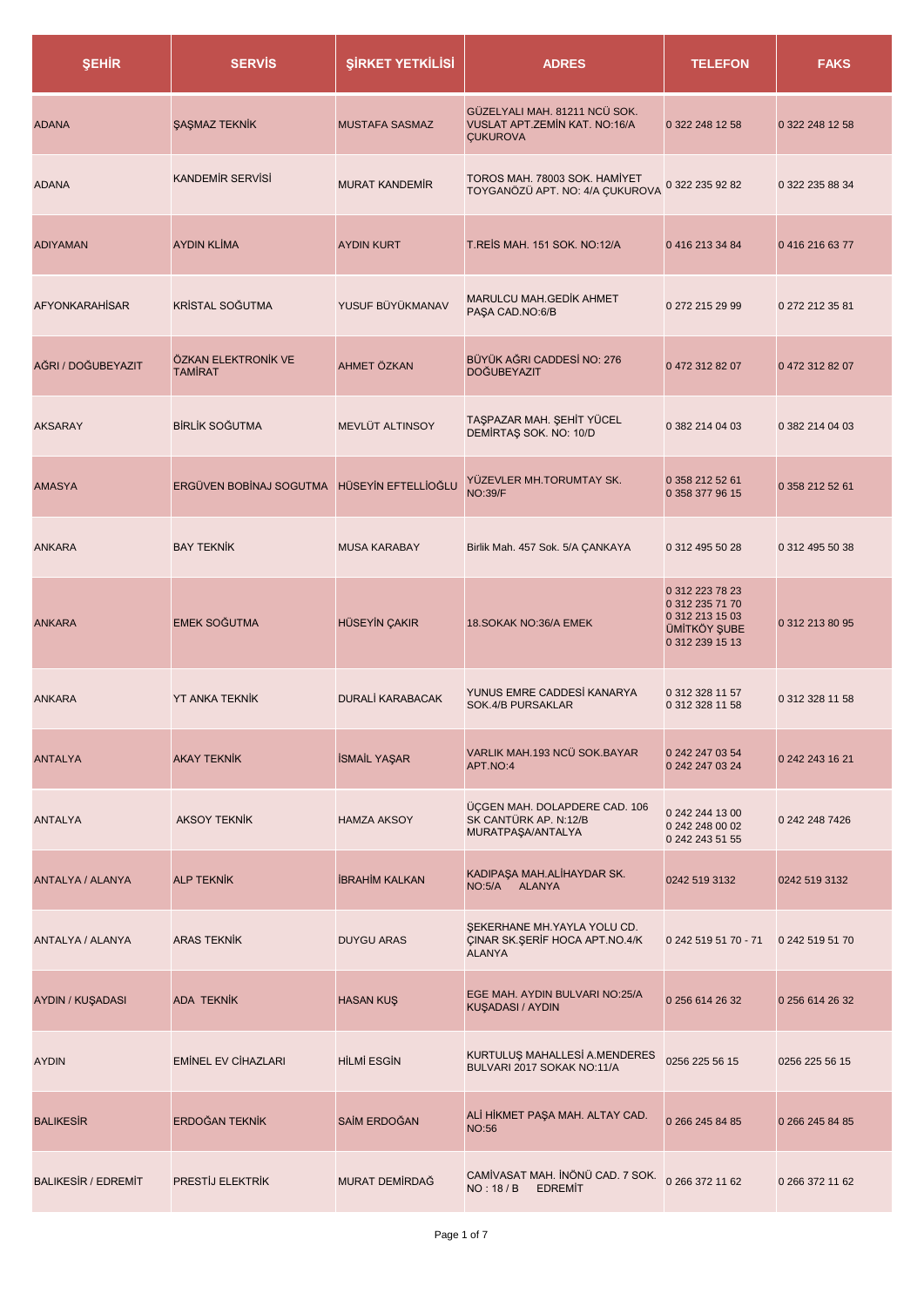| <b>BALIKESIR / BANDIRMA</b> | <b>EMEK TEKNİK</b>      | <b>MURAT SAĞIR</b>                      | IHASNIYA MAH. ÇEŞME SOK. NO:3<br><b>BANDIRMA</b>                                                  | 0 266 714 12 50                                       | 0 266 714 12 50 |
|-----------------------------|-------------------------|-----------------------------------------|---------------------------------------------------------------------------------------------------|-------------------------------------------------------|-----------------|
| <b>BARTIN</b>               | EFE SOĞUTMA             | <b>OKTAY KAMAN /</b><br>MÜJDAT KAHRAMAN | OKULAK MAH.TOPÇUKONAĞI<br>CAD.NO:110/A 74100                                                      | 0 378 227 56 59                                       | 0 378 227 82 92 |
| <b>BATMAN</b>               | AKDAŞ KARDESLER LTD.ŞTİ | <b>M.EMIN AKDAS</b>                     | AYDINLIK EVLER MAH.12. CAD. NO:127 0 488 214 04 74                                                |                                                       | 04882151079     |
| <b>BAYBURT</b>              | <b>SEYYİD TİCARET</b>   | <b>TURGUT CIBALI</b>                    | KADIZADE MAH. KULOĞLU SOK. NO: 3/ 0 458 333 33 30<br><b>B BAYBURT</b>                             |                                                       | 04583333330     |
| <b>BOLU</b>                 | <b>NUREL SERVIS</b>     | <b>ERKAN DEMIREL</b>                    | KARAMANLI MAH. KANURALP CAD.<br><b>NO:12</b>                                                      | 0 374 215 83 05                                       | 0 374 215 83 05 |
| <b>BURSA</b>                | <b>ELSIS ELEKTRIK</b>   | <b>CEM YILMAZ</b>                       | FETHIYE MAHALLESİ YENİ MUDANYA<br>YOLU CADDESİ. DEMİRCİ İŞ MERKEZİ<br>NO:337/13<br><b>NİLÜFER</b> | 0 224 250 86 85<br>0 224 253 22 92<br>0 224 243 60 05 | 0 224 271 20 60 |
| <b>BURSA</b>                | <b>KOÇ TEKNİK</b>       | <b>FATIH KOÇ</b>                        | <b>IHSANIYE MAH. ERKAL SOK.</b><br>MÜMİNLER APT. NO:5/A / NİLÜFER                                 | 0 224 245 25 44                                       | 0 224 245 25 46 |
| BURSA / INEGÖL              | A.C TEKNIK              | <b>AYHAN CEYHAN</b>                     | TURGUTALP MAH. BÜYÜKDERE SOK.<br>NO: 25/A İNEGÖL BURSA                                            | 0 224 713 18 90                                       | 0 224 713 18 91 |
| <b>BURDUR</b>               | SUDE SOĞUTMA            | <b>SERKAN EVCIL</b>                     | ÖZGÜL MAH. ÇELİK SOK. NO: 12<br><b>BURDUR</b>                                                     | 0 248 234 03 03                                       | 0 248 234 03 03 |
| <b>BITLIS / TATVAN</b>      | DOĞU TEKNİK             | <b>FATIH GENÇLER</b>                    | TÜĞ MAH.ZİRAİDONATIM CAD. NO:113<br><b>TATVAN</b>                                                 | 0 434 827 11 77                                       | 0 434 827 11 77 |
| <b>ÇANAKKALE</b>            | ÖZÇELİK SERVİS          | MEHMET ÖZÇELİK                          | CEVATPAŞA MH.VELİBEY SK.NO.:28/B 0 286 217 44 94                                                  |                                                       | 0 286 217 44 94 |
| <b>ÇANAKKALE / GELÍBOLU</b> | <b>GÜNGÖR TEKNİK</b>    | UFUK GÜNGÖR                             | GAZİ SÜLEYMAN PAŞA MAH. GAZİ<br>SÜLEYMAN PAŞA CAD. ÖZTÜRK<br>SITESI NO: 1                         | 0 286 566 40 99                                       | 0 286 566 40 99 |
| <b>CORUM</b>                | ÜSTÜNDAĞ SOĞUTMA        | ERHAN ÜSTÜNDAĞ                          | YENİYOL MAH. ESKİ SARAY 2 SOK.<br>NO: 8/A ÇORUM                                                   | 0 364 225 58 92                                       | 0 364 224 08 60 |
| <b>ÇANKIRI</b>              | <b>AYDINLI TEKNİK</b>   | <b>SALİM AYDINLI</b>                    | B.PAZARI MAH. A.TALAT ONAY CAD.<br>DOLAY APT. NO: 43/13 ÇANKIRI                                   | 0 376 212 03 22                                       | 0 376 212 03 22 |
| <b>DENİZLİ</b>              | ÖZKAR SOĞUTMA           | YAVUZ ÖZKÖK                             | H.KAPLANLAR MAH.BARIS CAD. NO:23 0 258 263 33 10                                                  |                                                       | 0 258 263 33 10 |
| <b>DİYARBAKIR</b>           | KAYA ISITMA VE SOĞUTMA  | <b>ŞEYHMUS KAYA</b>                     | 5 NİSAN MAH. GİRNE CAD.NO: 56/C<br><b>BAĞLAR DİYARBAKIR</b>                                       | 0 412 235 15 15                                       | 0 412 235 15 15 |
| <b>DİYARBAKIR</b>           | <b>TEKNO SOĞUTMA</b>    | FERHAT KÜRKÜT                           | PEYAS MAH. TEKEL CAD. ÖZAY<br>MUNZUR EVLERÍ A BLOK ALTI NO:<br>57/F DİYARBAKIR                    | 0 412 257 38 14                                       | 0 412 257 38 14 |
| <b>DİYARBAKIR</b>           | <b>TEKIN BUZ TEKNIK</b> | <b>BAYRAM TEKNIK</b>                    | PEYAS FIRAT BULVARI FIAN SITESI<br><b>B/BLOK ALTI NO:2</b>                                        | 0412 235 62 16                                        | 0412 235 62 16  |
| <b>DÜZCE</b>                | <b>HIZLI SERVIS</b>     | <b>TOPÇU</b>                            | OSMAN ÇİÇEK / SELMAN SEREFİYE MH. UZUNZADE SK. NO:18/B 0 380 512 26 00                            |                                                       | 0380 524 15 77  |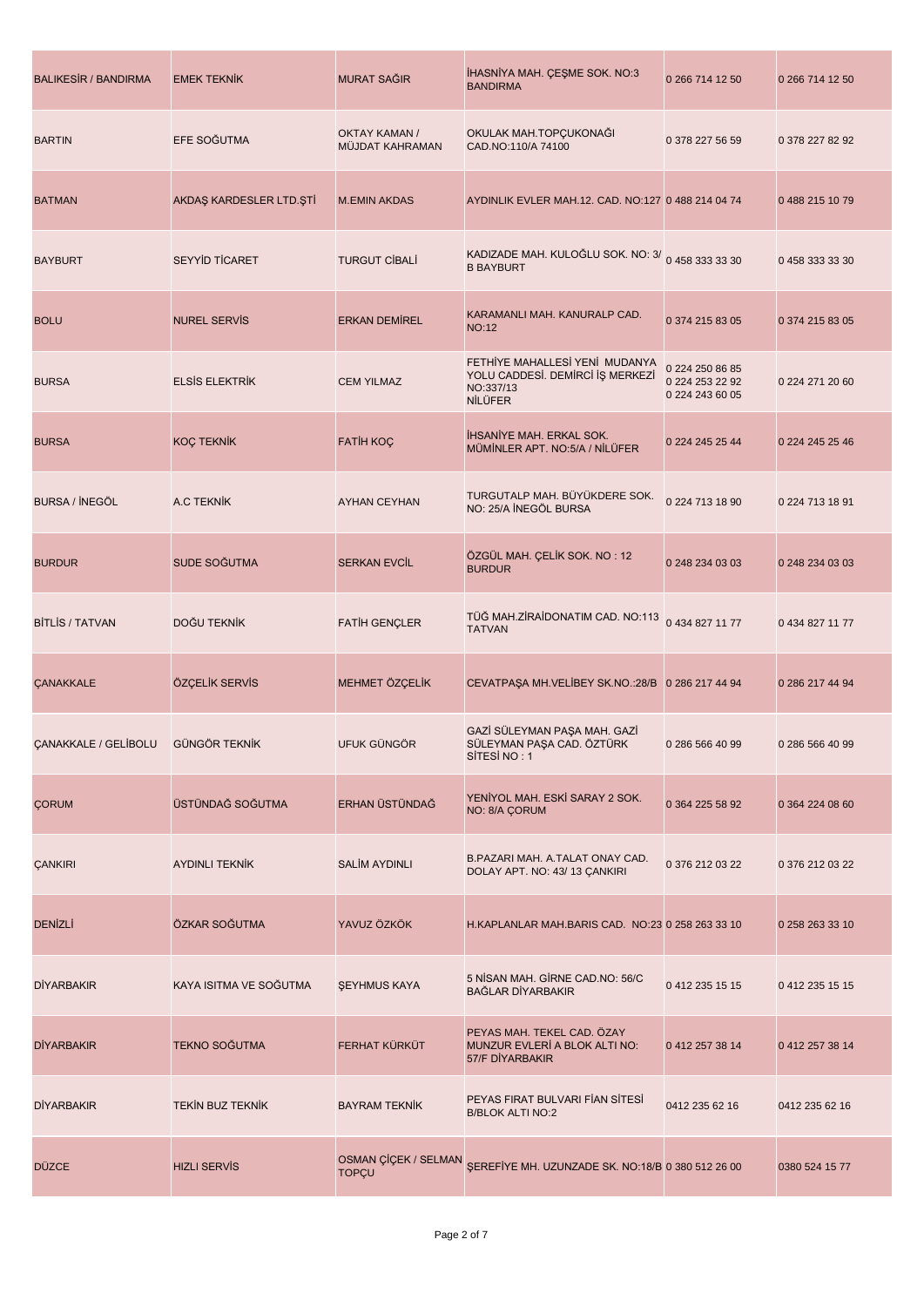| <b>EDIRNE</b>                            | <b>ÇAKIR SOĞUTMA</b>                          | <b>ERKAN VURDUM</b>               | <b>CUMHURİYET CAD.NO.8/A</b>                                                    | 0 284 214 12 28                                       | 0 284 214 12 28 |
|------------------------------------------|-----------------------------------------------|-----------------------------------|---------------------------------------------------------------------------------|-------------------------------------------------------|-----------------|
| <b>ELAZIĞ</b>                            | <b>ECE TEKNIK</b>                             | <b>ERDAL ECE</b>                  | RIZAIYE MAH BADEMCIK SOK. NO:15 /<br>A ELAZIĞ                                   | 0 424 237 37 51                                       | 0 424 236 23 48 |
| <b>ERZINCAN</b>                          | <b>AKAR ELEKTRİK</b>                          | <b>EBUBEKIR AKAR</b>              | SANAYİ ÇARŞISI 770 SOK NO:81                                                    | 0 446 214 24 64                                       | 0 446 214 24 64 |
| <b>ERZURUM</b>                           | AKARLAR ISITMA SOĞUTMA                        | <b>UNAL AKAR</b>                  | LALAPAŞA MAH. 1. KARANLIK SOK. 3 /<br>A YAKUTİYE                                | 0 442 235 56 08                                       | 0 442 235 05 14 |
| <b>ERZURUM</b>                           | <b>ARISAN TEKNIK</b>                          | RAGIP ARICI - ÖZCAN<br><b>BEY</b> | YONCALIK MH. ALİRAVİ İLKÖĞRETİM<br>OKULU YANI NO.2                              | 0 442 213 24 04<br>(3HAT)                             | 0 442 213 24 05 |
| <b>ESKİŞEHİR</b>                         | <b>GÜRERKA ELEKTROMEKANİK</b>                 | <b>MINE YAZ</b>                   | VİŞNELİK MAH.SAVAŞ CAD.73/A                                                     | 0 222 226 24 56<br>0 222 226 07 78                    | 0 222 226 13 65 |
| <b>GAZIANTEP</b>                         | <b>ARGE SOGUTMA</b>                           | EYÜP BOZKURT                      | YEŞİLEVLER MAH. 87 NOILU SOK.<br>NO:30/A ŞAHİNBEY GAZİANTEP                     | 0 342 339 19 35                                       | 0 342 339 19 35 |
| <b>GAZIANTEP</b>                         | <b>MIKRO ELEKTROTEKNIK</b>                    | <b>SEDAT DURGUN</b>               | GAZİ MAH. ZÜBEYDE HANIM BULV.<br><b>NO:72/B</b>                                 | 0 342 339 19 35                                       | 0 342 339 19 35 |
| <b>GİRESUN</b>                           | ALTIYAPRAK TEKNIK SERVIS<br><b>HİZMETLERİ</b> | <b>HASAN ALTIYAPRAK</b>           | HAC MİKTAT MAH. ÖZDEN SOK. NO:<br>9/B                                           | 0 454 216 54 32                                       | 0 454 216 54 32 |
| <b>HATAY</b>                             | MEAS SOĞUTMA                                  | ALİ SALLAHOĞLU                    | SEHIT OGUZ YENER CAD. NO:78<br><b>İSKENDERUN</b>                                | 0 326 617 11 74                                       | 0 326 613 55 65 |
| <b>HATAY</b>                             | TEKNİK SOĞUTMA                                | <b>SEFER KILIÇ</b>                | KANATLI MAH. KANATLI CAD. NO:9<br><b>ANTAKYA</b>                                | 0 326 216 66 53                                       | 0 326 216 44 73 |
| <b>ISPARTA</b>                           | <b>BOLAT SOĞUTMA</b>                          | <b>Ümit YÜCER</b>                 | YAYLA MAH, 130 NCU CAD, NO.19/B                                                 | 0 246 223 19 66                                       | 0 246 218 23 21 |
| <b>IĞDIR</b>                             | <b>MERT ELEKTRONIK</b>                        | <b>HÜSEYİN MERT</b>               | TOPÇULAR MAH. TOPÇULAR SOK. NO<br>$: 34$ IGDIR                                  | 04762279333                                           | 04762279333     |
| <b>İSTANBUL</b><br><b>ANADOLU YAKASI</b> | <b>AR-GE TEKNIK</b>                           | <b>GÖKHAN ŞAHİN</b>               | ATATÜRK CAD TAŞLIYOL SK KARAKUŞ<br>APT NO:28/1 SAHRAYICEDIT /<br><b>KADIKÖY</b> | 0 216 350 64 64<br>0 216 350 61 64<br>0 216 350 61 65 | 0 216 350 61 66 |
| <b>İSTANBUL</b><br><b>ANADOLU YAKASI</b> | ERCÍYES SOĞUTMA                               | SEZGİN ÖZDEMİR                    | BAHÇELİEVLER MAH. ESKİ DOLAYOBA 0 216 354 50 20<br>CAD. NO:17/A PENDIK          | 0 216 354 50 19<br>0 216 354 50 21<br>0 216 354 33 48 | 0 216 354 50 24 |
| <b>İSTANBUL</b><br><b>ANADOLU YAKASI</b> | <b>GÜLAY TEKNİK</b>                           | TAHİR GÖÇMEN                      | ICADIYE MAH CUMHURIYET CAD HACI 0 216 341 21 38<br>RAİF SOK NO:26/C ÜSKÜDAR     | 0 216 391 69 31                                       | 0 216 492 01 35 |
| <b>İSTANBUL</b><br><b>ANADOLU YAKASI</b> | <b>BEYAZ SERVIS</b>                           | <b>TUNCAY ÇUKUR</b>               | ÇAVUŞBAŞI CD.SULH ÇIKMAZI SK.<br><b>NO:6/A KAVACIK</b>                          | 0 216 537 01 05<br>0 216 537 01 06                    | 0 216 537 01 07 |
| <b>İSTANBUL</b><br><b>AVRUPA YAKASI</b>  | <b>ATILIM SERVIS</b>                          | <b>DURSUN YILMAZ</b>              | KARTALTEPE MAHALLESİ HAYIRLI<br>CADDESI NO:61/A-B / SEFAKÖY                     | 0 212 425 16 76<br>0 212 592 44 55                    | 0212 424 42 62  |
| <b>İSTANBUL</b><br><b>AVRUPA YAKASI</b>  | <b>BURAN SERVIS</b>                           | <b>HAMZA BURAN</b>                | ÜNİVERSİTE MH.ÇARDAK SK.NO:20<br><b>AVCILAR</b>                                 | 0 212 593 30 90<br>0 212 321 33 66                    | 0 212 694 79 98 |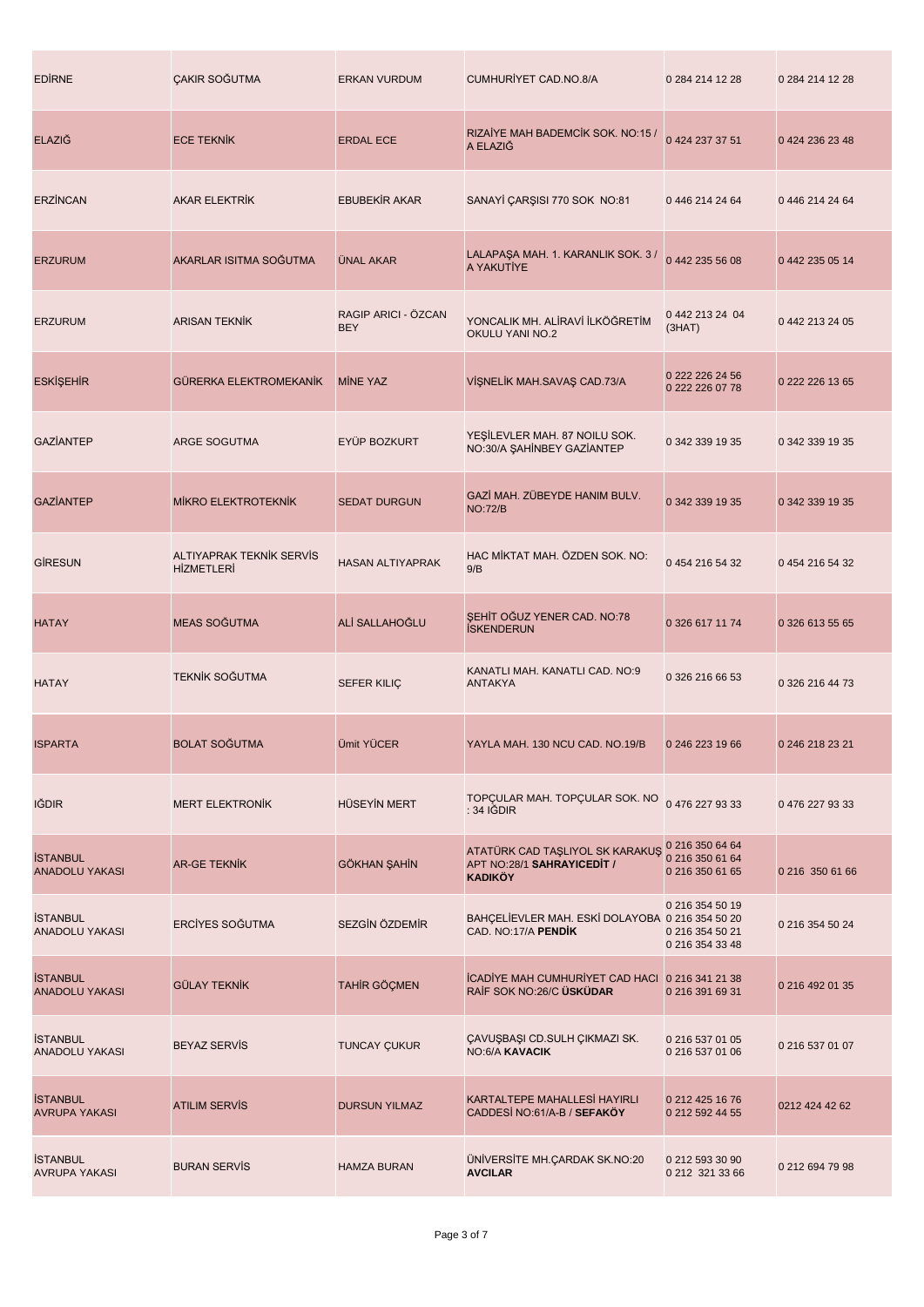| <b>İSTANBUL</b><br><b>AVRUPA YAKASI</b> | <b>GÖRAY İKLİMLENDİRME</b>       | FETTAH GÖREN            | GÜLBAHAR MAH. BILDIRCIN SOK.<br>NO:28 / A MECIDIYEKÖY / ŞİŞLİ                       | 0 212 211 19 84<br>0 212 217 10 12                    | 0 212 211 84 93                    |
|-----------------------------------------|----------------------------------|-------------------------|-------------------------------------------------------------------------------------|-------------------------------------------------------|------------------------------------|
| <b>İSTANBUL</b><br><b>AVRUPA YAKASI</b> | <b>ILKSER SERVIS</b>             | <b>MEHMET ÇORMANCIK</b> | EMIRGAN CAD. KARDEŞLER<br>SOK.NO:10 DIKILITAS / BESIKTAS                            | 0 212 327 79 73<br>0 212 327 79 74                    | 0 212 327 79 75                    |
| <b>İZMİR</b>                            | <b>TERMO TEKNIK</b>              | İSMAİL ŞİŞÇİ            | MİMARSİNAN MAH. 1395 SOK. 40 /B<br><b>KONAK</b>                                     | 0 232 224 48 58<br>0 232 243 55 08<br>0 232 247 60 60 | 0232 224 24 39                     |
| <b>IZMIR</b>                            | AYAZ TEKNİK                      | ALİ AYAZ                | 6052 SOK.NO:2/C ŞEMİKLER /<br><b>KARŞIYAKA</b>                                      | 0 232 336 26 36                                       | 0 232 337 11 47                    |
| <b>İZMİR</b>                            | <b>AY TEKNIK</b>                 | <b>AYKUT AYTOP</b>      | VATAN MAH. 9109 SOK. NO: 12/B<br><b>KARABAĞLAR</b>                                  | 0 232 244 59 59                                       | 0 232 244 59 59                    |
| <b>K.MARAS</b>                          | <b>ASES VIP SERVIS</b>           | YAVUZ SELİM SACAK       | ŞEHİT ABDULLAH ÇAVUŞ MAH. 66037<br>SOK. NO: 28/02 ONİKİŞUBAT                        | 0 344 215 02 12                                       | 0 344 215 02 12                    |
| <b>K.MARAS</b>                          | ÖZEN SOĞUTMA                     | HÜSEYİN BULUNTU         | N.FAZIL MAHALLESİ ALPARSLAN<br>TÜRKEŞ BULVARI M.SİNAN APT.<br><b>NO:24/F</b>        | 0 344 215 31 01                                       | 0 344 215 31 01                    |
| <b>KARABÜK</b>                          | <b>NUR ELETRİK</b>               | <b>BURAK ÖZAL</b>       | KARTALTEPE MAH. KILIÇARSLAN CAD. 0 370 424 32 95<br>NO:7/13 KARABÜK                 |                                                       | 0 370 424 32 95                    |
| <b>KARAMAN</b>                          | CEYLAN SOĞUTMA                   | <b>HAMZA CEYLAN</b>     | MANSURDEDE MAH. 105 SOKAĞI NO:<br><b>18/B KARAMAN</b>                               | 0 338 213 44 14                                       | 0 338 213 44 14                    |
| <b>KASTAMONU</b>                        | KMS SATIŞ SONR.EV<br>ALET.TAMIRI | KAMİL TANJU ALTAN       | İSMAİLBEY MAH. ŞEHİT ERTAN<br>SİVRİOĞLU SOK. NO: 51 KASTAMONU                       | 0 366 214 26 96<br>0 366 214 09 89                    | 0 366 214 26 96<br>0 366 214 09 89 |
| <b>KAYSERİ</b>                          | ÖZSOY SOĞUTMA                    | CELAL ÖZSOY             | FEVZİ ÇAKMAK MH.YEŞİLIRMAK<br><b>CD.KAMER SK.NO:5/D</b><br><b>KOCASİNAN/KAYSERİ</b> | 0352 233 39 39                                        | 0352 233 91 28                     |
| <b>KAYSERI</b>                          | A.SİMGE SOĞUTMA                  | YUSUF BEKÇİ             | SERÇE ÖNÜ MH.ÇANKAYA CAD.<br>ERCIYES SIT. D BLOK NO:17/D<br><b>KOCASİNAN</b>        | 0 352 221 00 55<br>0352 222 24 79                     | 0 352 221 20 92                    |
| <b>KIRIKKALE</b>                        | IŞIK SOĞUTMA ISITMA              | <b>MUSTAFA IŞIK</b>     | GÜRLER MAH. MİLLET CAD. NO: 141/F<br>ARAS KARGO YANI KIRIKKALE                      | 0 318 225 25 00                                       | 0 318 225 25 00                    |
| <b>KIRŞEHİR</b>                         | NET SOĞUTMA                      | <b>BAYRAM AKKUS</b>     | AHİEVRAN MAH. 734.SOK. SOFUOĞLU<br>AP ALTI NO:1/G                                   | 0 386 213 00 54                                       | 0 386 213 00 54                    |
| <b>KOCAELI</b>                          | <b>IDEAL TEKNIK</b>              | <b>SELAMİ SARIKAYA</b>  | M.ALİ PAŞA MAH. BELİNAY<br>SOK.NO:1/B                                               | 0 262 321 32 02                                       | 0 262 321 32 02                    |
| <b>KONYA</b>                            | MEVLANA SOĞUTMA                  | EROL KOÇ                | TARLA MAH.SULTANŞAH CAD.AŞIK<br><b>HALIL SOK. 4/B KARATAY</b>                       | 0 332 353 12 89<br>0 332 351 53 40                    | 0 332 351 53 42                    |
| <b>KONYA</b>                            | KONYA TEKNIK SERVISI             | HASAN HÜSEYİN AKDAĞ     | ULUIRMAK SAKA MAH. KARAMAN CAD. 0 332 358 25 10<br>NO: 218 / E MERAM / KONYA        |                                                       | 0 332 358 25 10                    |
| KÜTAHYA                                 | UĞUR ISITMA                      | UĞUR AKKOÇ              | SELVİ MAH. SELVİ SOK. NO:84 / C<br><b>KÜTAHYA</b>                                   | 0 274 223 55 46                                       | 0 274 223 55 46                    |
| <b>KÜTAHYA</b>                          | ÖZ KALAY ELEKTRİK                | CENGİZ ÖZKALAY          | MENDERES CAD. AKGÜN APT. A BLOK 0 274 212 15 20<br><b>NO:37/B</b>                   |                                                       | 0 274 216 70 99                    |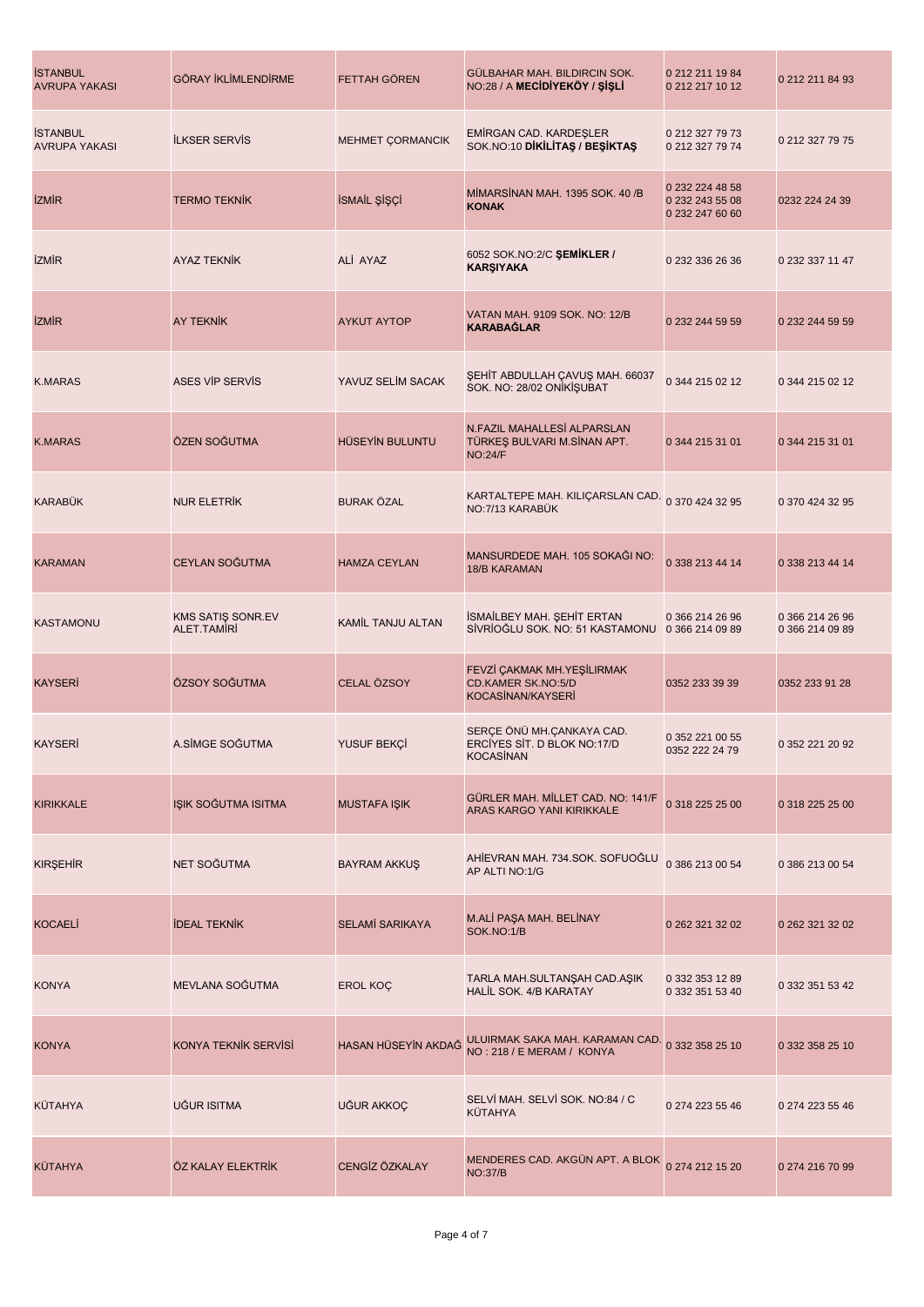| <b>KİLİS</b>             | İKLİM BEYAZ EŞYA                       | MESUT ÖZSÖYLEMEZ                                 | ŞEHİTLER MAH.ŞEHİTLER ABİDESİ<br>CAD. NO: 69 / B KİLİS                             | 0 348 813 89 99 | 0 348 813 89 99 |
|--------------------------|----------------------------------------|--------------------------------------------------|------------------------------------------------------------------------------------|-----------------|-----------------|
| <b>MALATYA</b>           | YAPI TEKNIK                            | ŞABAN KARAKOÇ                                    | NURIYE MAH.HALEP<br>CAD.PALANCIOĞLU APT. NO:65/10<br><b>MALATYA</b>                | 0 422 325 44 24 | 0 422 325 44 24 |
| <b>MALATYA</b>           | UĞUR TEKNİK                            | M.UĞUR GÖKBULUT                                  | MİLLİ EGEMENLİK CADDESİ NO:88                                                      | 0422 3221520    | 0422 325 10 13  |
| <b>MANISA</b>            | <b>EKOL SERVIS</b>                     | <b>METIN BULDUK / HANIFE</b><br><b>KARABULUT</b> | MİMARSİNAN MH.ERLER CD.NO:17/A                                                     | 0 236 232 74 66 | 0 236 238 48 93 |
| <b>MANISA / TURGUTLU</b> | <b>ŞEN SOĞUTMA</b>                     | <b>HAKAN ŞEN</b>                                 | TURAN MAH. CUMHURİYET CAD. NO:<br>79/ A TURGUTLU                                   | 0 236 314 44 24 | 0 236 314 44 24 |
| <b>MARDIN</b>            | <b>ATILIM TEKNİK</b>                   | <b>AHMET AZAK</b>                                | 13 MART MAHALLESİ 46. CAD.TÜRK<br>TELEKOM ARKASI KİP 2 APT ALTI<br><b>NO:18 A3</b> | 0 482 212 40 74 | 0 482 212 40 74 |
| <b>MERSIN</b>            | <b>IŞIK TEKNİK</b>                     | HÜSEYİN KÜÇÜK                                    | YENİ MAH. 5338 SOK. SALİHA ERKOL<br>APT ALTI. NO:9/B                               | 0 324 239 31 59 | 0 324 239 31 59 |
| <b>MERSIN</b>            | DİŞLİ SOĞUTMA ELT.EV ALT               | YILMAZ ÖZCAN DİŞLİ                               | MESUDIYE MAH.5111 SOK. NO53/A<br><b>MERSIN</b>                                     | 0 324 337 0 555 | 0 324 331 00 86 |
| MUĞLA                    | <b>AKIM ELEKTRİK</b>                   | İLKAY DEMİRTAŞ                                   | ŞEYH MAH. GEN. MUSTAFA MUĞLALI<br><b>CD. NO:20</b>                                 | 0 252 214 72 15 | 0252 212 49 70  |
| MUĞLA / BODRUM           | <b>ADA TEKNIK</b>                      | YAŞAR BALCI                                      | <b>BAHÇELİEVLER MAH.</b><br>GÜMÜŞLÜK CAD.NO:39/44<br><b>TURGUTREIS / BODRUM</b>    | 0 252 382 06 28 | 0 252 382 06 28 |
| MUĞLA / BODRUM           | <b>BAĞCI SOĞUTMA</b>                   | SERKANT BAĞCI                                    | UMUÇA MH.ÜÇKUYULAR CD.NO:48<br><b>BODRUM</b>                                       | 0 252 284 39 93 | 0 252 316 99 10 |
| MUĞLA / ORTACA           | <b>BAĞCI SOĞUTMA</b>                   | <b>SERKANT BAGCI</b>                             | ATATÜRK BULV.KÖYCEĞİZ<br>CD.DALYAN/ORTACA                                          | 0 252 284 39 93 | 0 252 284 39 93 |
| MUĞLA/ FETHİYE           | ŞUNKA TEKNİK SERVİS                    | <b>RESİL ŞUNKA</b>                               | TUZLA MAH. ADNAN MENDERES<br>BULV. AYKUT APT. NO: 20/ 1 FETHİYE                    | 0 252 612 27 02 | 0 252 612 27 02 |
| MUĞLA / MARMARİS         | <b>MARMARIS TEKNIK</b>                 | MEMİŞ TÜREDİ                                     | CILDIR MAHALLESİ 105 SOKAK NO:5<br><b>MARMARIS</b>                                 | 0 252 412 24 72 | 0252 412 24 72  |
| <b>NEVŞEHİR</b>          | ÇAKILLI SOĞUTMA                        | MÜCAHİT ÇAKILLI                                  | ESENTEPE MAH. ÜRGÜP CAD. NO: 42/A<br><b>NEVŞEHİR</b>                               | 0 384 214 22 55 | 0 384 214 22 55 |
| <b>NİĞDE</b>             | <b>DEHA TİCARET</b>                    | <b>HALİL ERTAŞ</b>                               | ŞAH SÜLEYMAN MH.SUAT BAYKAL<br>CD.ÇETİN APT.NO:14/G                                | 0 388 233 67 57 | 0388 233 67 57  |
| ORDU                     | <b>ŞENYURT TEKNİK</b>                  | HALIT ŞENYURT                                    | KOZAĞZI MAH. ÖNEL SOK. NO: 1/1<br>ORDU                                             | 0452 505 10 10  | 0 452 505 10 10 |
| <b>OSMANİYE</b>          | ATLANTİK ELEKTR. EV<br><b>ALETLERI</b> | ALPER ÇİFTÇİ                                     | YEDİ OCAK MAH.ALPARSLAN TÜRKEŞ<br>CAD.NO:111 OSMANİYE                              | 0 328 814 50 08 | 0 328 814 50 08 |
| <b>RİZE</b>              | <b>TOPRAK TEKNİK</b>                   | <b>FATIH TOPRAK</b>                              | ATATÜRK CD.97 SK.KOPUZ İŞ HANI<br>NO:319 F RİZE                                    | 04642122223     | 0 464 213 27 35 |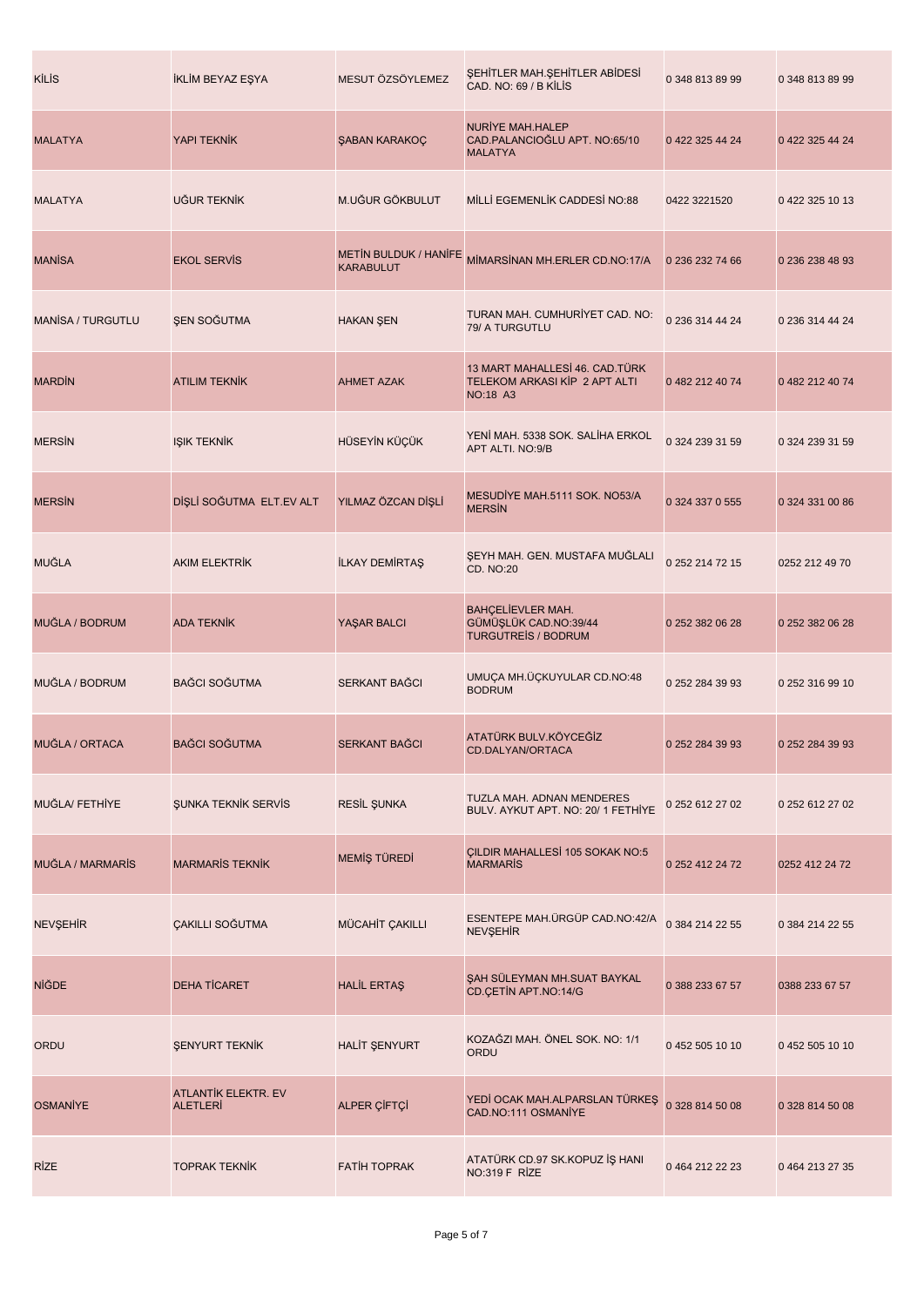| <b>RIZE</b>         | <b>TİPİ TEKNİK</b>                   | <b>SÜLEYMAN TUKAS</b>   | YENİKÖY MAH. PAZAR CAD.NO:31/A                                                   | 0 464 217 58 99                    | 04642146393      |
|---------------------|--------------------------------------|-------------------------|----------------------------------------------------------------------------------|------------------------------------|------------------|
| <b>SAKARYA</b>      | <b>EKSEN TEKNIK</b>                  | YAVUZ DALKILIÇ          | TIĞCILAR MAH. TURAN CA. NO:2-C                                                   | 0 264 279 02 93                    | 0 264 274 29 75  |
| <b>SAMSUN</b>       | GİZEM SOĞUTMA                        | <b>RIDVAN ŞİMSEK</b>    | 19 MAYIS MAH. DR. KAMİL CAD.<br><b>NO.16/B</b>                                   | 0 362 233 33 62                    | 0 362 234 55 99  |
| <b>SAMSUN</b>       | <b>ATASER TEKNIK</b>                 | <b>SEZER DEMIR</b>      | CUMHURİYET MAH. RECEP TAYYİP<br>ERDOĞAN BULVARI NO:21/B ATAKUM                   | 0 362 437 38 33                    | 0 362 437 38 33  |
| SAMSUN / BAFRA      | ÇİLOĞLU BEYAZ EŞYA SERVİSİ İLHAN ÇİL |                         | KIZILIRMAK MAH. KABAOĞLU SOK.<br><b>NO:4 BAFRA SAMSUN</b>                        | 0 362 542 74 71                    | 0 362 542 74 71  |
| <b>SİNOP</b>        | DEMIREL TICARET                      | <b>RAFET DEMIREL</b>    | MEYDANKAPI MAH.İTFAİYE CAD.NO:7                                                  | 0 368 260 07 87                    | 0 368 261 48 09  |
| <b>SİVAS</b>        | <b>MERKEZ TEKNIK SERVIS</b>          | <b>MURAT BOYNUKISA</b>  | KIZILIRMAK MAH. YAHYABEY CAD.<br>NUR APT. ALTI NO: 97 / B SIVAS                  | 0 346 224 96 67                    | 0 346 224 96 67  |
| <b>ŞANLIURFA</b>    | <b>SERVAN TEKNIK</b>                 | <b>HALİL ŞEKER</b>      | YENİŞEHİR MH.229 SK.EMİR APT.19/A<br><b><i>ŞANLIURFA</i></b>                     | 0 414 312 00 66<br>0 414 312 93 27 | 0414 315 36 15   |
| ŞIRNAK              | <b>DAMLA TEKNIK SERVIS</b>           | <b>SEYFETTIN BATMAZ</b> | AYDINLIEVLER MAH. SEMT DERYA 1<br>CAD NO:8/A                                     | 0 486 216 25 47                    | 0 2486 216 25 47 |
| <b>TEKIRDAĞ</b>     | <b>GÜLEN TEKNİK</b>                  | İSMAİL GÖKŞİN           | YAVUZ MAHALLESİ LİSE CADDESİ<br><b>NO:19/B</b>                                   | 0 282 261 07 78                    | 0 282 261 07 78  |
| TEKİRDAĞ / ÇORLU    | <b>TREE TRAKYA ELKTRONIK</b>         | <b>METIN GECECI</b>     | RESADİYE MAH.MANDIRALI CAD. 3<br>SOK. NO:18 ÇORLU / TEKİRDAĞ                     | 0 282 651 66 84                    | 0 282 651 66 84  |
| <b>TOKAT</b>        | <b>ERSOY TICARET</b>                 | HAMDİ ERSOYOĞLU         | ALİ PAŞA MAH. SULU SOKAK.ÇARSIŞI<br>NO:17 MERKEZ                                 | 0 356 214 88 51                    | 0 356 214 88 51  |
| <b>TRABZON</b>      | <b>KENAN TEKNİK</b>                  | <b>HAMİ KENAN</b>       | TOKLU MAH.KURAN KURSU.<br>CAD.HASAN TAHSIN SOK.NO:2/B<br><b>TÜRKLER APT.ALTI</b> | 0 462 230 42 45                    | 0 462 230 42 45  |
| <b>TRABZON</b>      | KALYON SOĞUTMA                       | <b>NUH KALYON</b>       | GÜLBAHAR HATUN MH.UNCULAR<br>SK.NO:11 TRABZON                                    | 04 62 223 47 62                    | 0462 229 03 08   |
| <b>UŞAK</b>         | <b>ATA TEKNIK</b>                    | <b>MUSTAFA KURU</b>     | ÜNALAN MAH.YİĞİT SOK. NO:24/A<br><b>USAK</b>                                     | 0 276 223 16 70                    | 0 276 227 64 66  |
| <b>VAN</b>          | <b>YILMAZ TEKNİK</b>                 | ÜBEYT YILMAZ            | ZÜBEYDE HANIM CAD.ÖZDOLUNAY<br>SİTESİ ALTI NO:6                                  | 0 432 212 03 14                    | 0 432 214 95 25  |
| <b>YALOVA</b>       | PAŞA TEKNİK                          | ADEM ERDOĞAN            | FATIH CAD.BAHÇELİEVLER<br>MAH.DEMIREL SOK.NO:2/A<br>YALOVA / MERKEZ              | 0 226 800 01 01<br>0 224 513 68 40 | 0 226 800 01 01  |
| YOZGAT              | EKİNCİ SOĞUTMA                       | <b>ORHAN EKİNCİ</b>     | EMNİYET CADDESİ MÜZA YANI NO:1                                                   | 0 354 217 67 90                    | 0 354 217 67 90  |
| ZONGULDAK / ÇAYCUMA | YİĞİT TİCARET                        | SEYFETTIN YIĞİT         | <b>ÇAY MAH. MİMARSİNAN CAD. DERE</b><br>SOK. NO: 27 ÇAYCUMA                      | 0 372 615 65 05                    | 0 372 615 65 05  |